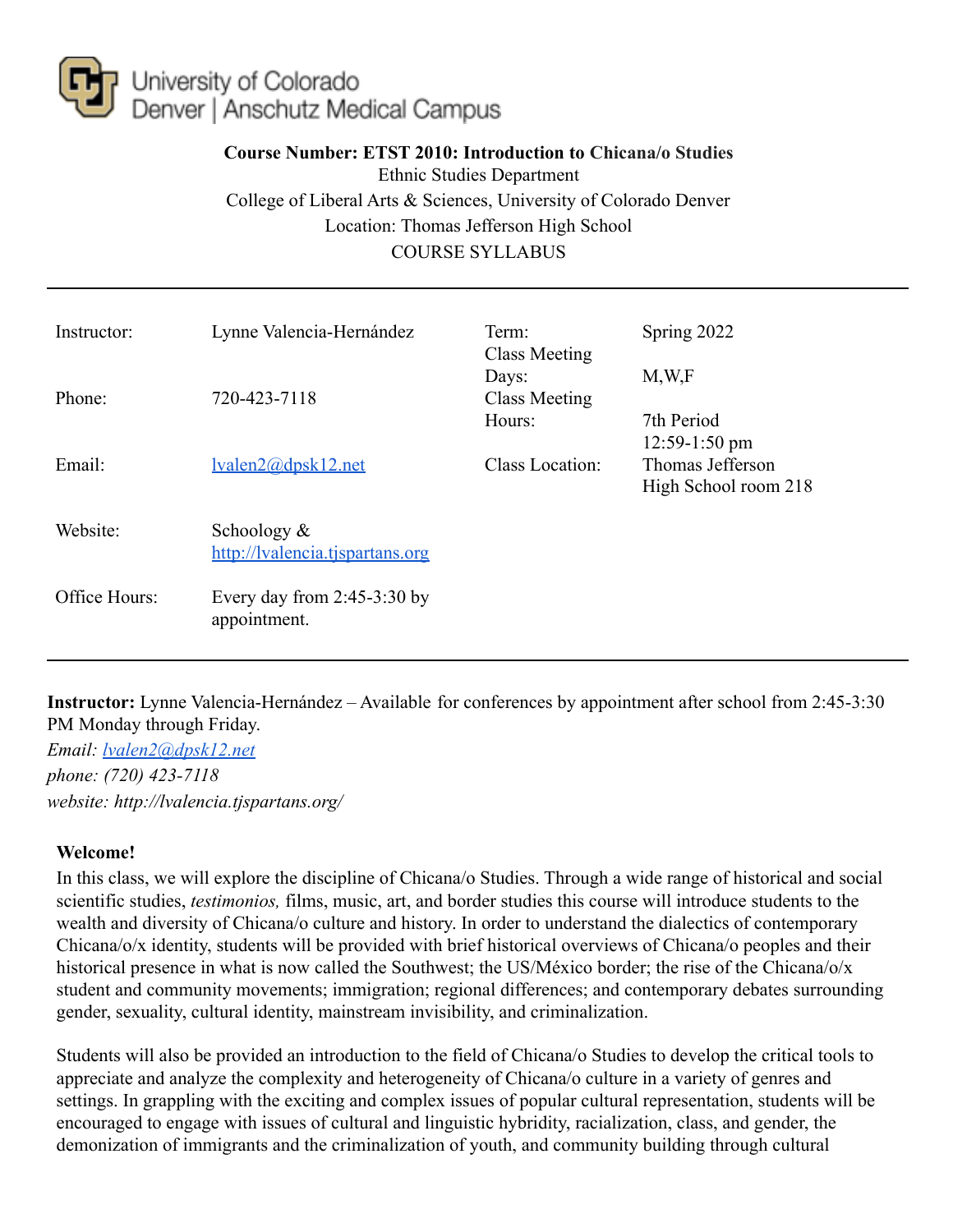expression, resistance, and resilience. Be ready to keep an open mind, be challenged, and hopefully, even have fun!

# **I. University Course Catalog Description**:

This course introduces students to the broad range of the interdisciplinary field of Chicana/o Studies by examining the Chicana/o experience including history, identity, politics, immigration, labor, literature, and popular culture.

**II. Course Overview** Students in this course will read and discuss a wide variety of literary works by Chicana/o authors. Major themes explored include double consciousness, cultural hybridity, critical whiteness, passing, immigration and assimilation, exclusion and marginalization, geographical and psychological displacement, environmental injustice.

# **III. Course Goals and Learning Objectives**:

*Students will be able to:*

- 1) Explain theories and histories of Chicana/o marginalization, discrimination, resistance, and resilience and their effects on contemporary events and future implications. *Marginalization*
- 2) Analyze how Chicana/o populations impact social access and rights. *Social Access and Rights* 3)

Describe the evolution and social construction of Chicana/o social identities. *Collective Identities*

- 4) Assess their own individual attitudes, sense of self-awareness, and identities within the context of Chicanismo. *Self-Awareness*
- 5) Summarize how Chicana/o have made major contributions and have affected changes to educational, social, legal, religious, political, and cultural institutions and society. *Societal Contributions*

# **IV. Course Prerequisites**

Students should have proficient speaking, reading, and writing skills in order to converse in discussions, comprehend the assigned reading and be able to write proficient essays for the Mid-term and the Final.

# **V. Course Credits**: 3 credits

# **VI. CU Succeed and CU Denver Credit**

This is a CU Denver class being taught in your high school classroom through the CU Succeed program. You have the *option* to receive CU Denver credit for taking this class. To receive credit, you need to register for this class with CU Succeed on the CU Succeed Website. If you register for this class with CU Succeed the grade you earn will be recorded on an official CU Denver transcript. It will become part of your permanent academic record at any of the University of Colorado campuses unless you drop the course with CU by the drop deadline. There may be a tuition cost associated with this course. To learn more about CU Succeed, how to register, registration and drop deadlines, tuition, and transferability of credits please go to our website.https://clas.ucdenver.edu/cusucceed/

# **VII. Required Texts and Materials:**

Blea, Irene. (1992) *La Chicana and the Intersection of Race, Class, and Gender*. New York: Praeger Publishers. Mirandé, Alfredo. (2005) *The Chicano Experience: An Alternative Perspective,* Indiana, Notre Dame University: University of Notre Dame Press.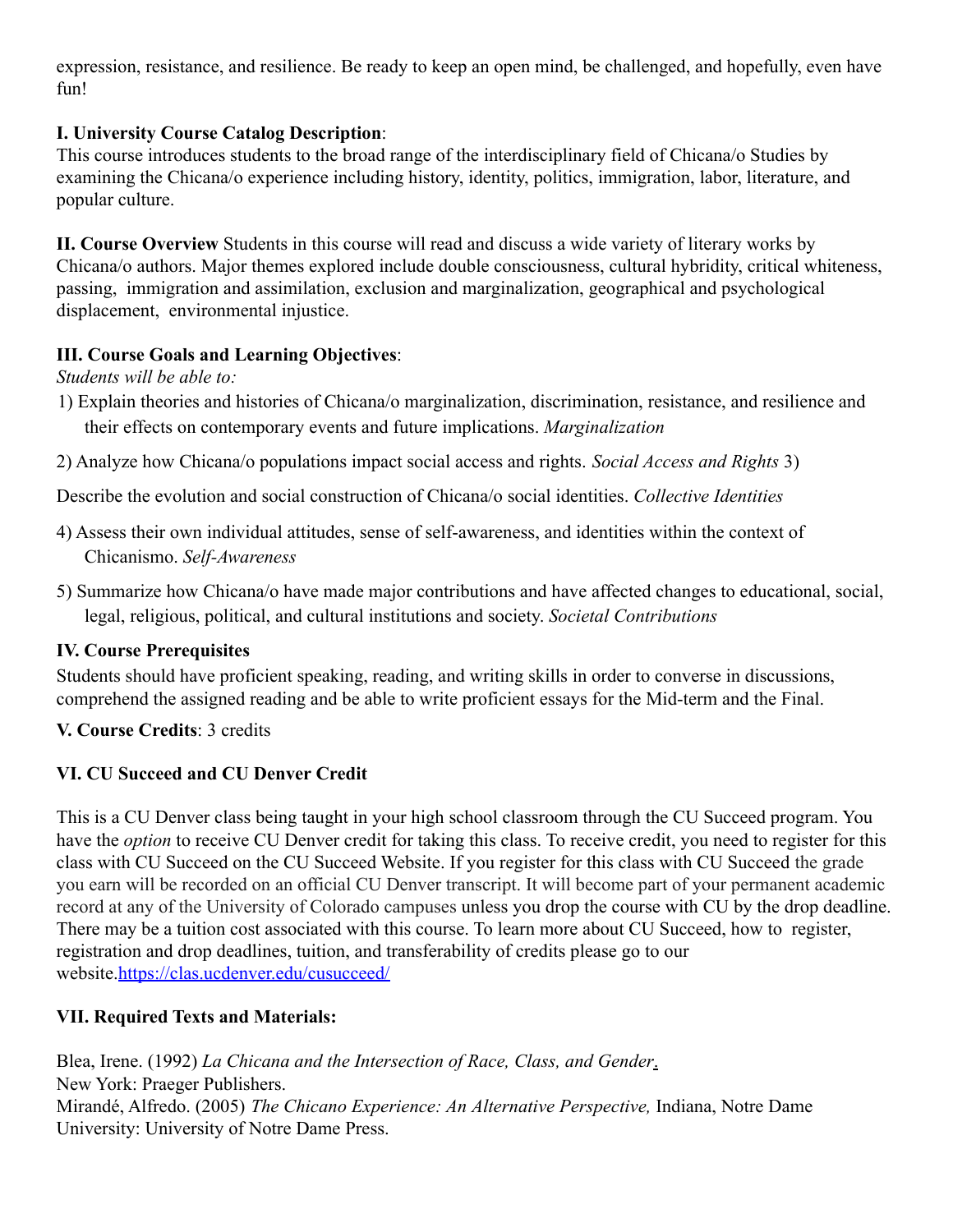# **Supplies needed:**

- Composition Notebook
- Notebook paper
- pens/pencils (pen is preferred); red pen (or other color for editing); highlighters
- Headphones (earbuds)

### **VIII. Digital Apps for Education Use:**

For many of your assignments, you will need to use Schoology, Turn it In, and Actively Learn. Denver Public Schools utilizes Schoology as they ensure your privacy and protect personal information as required by Federal law.

### **IX. Course Schedule**:

| Date   | <b>Topic</b>                                                                   | <b>Required Reading</b>                                                  | <b>Assignments</b>                                                                                                                                                     |
|--------|--------------------------------------------------------------------------------|--------------------------------------------------------------------------|------------------------------------------------------------------------------------------------------------------------------------------------------------------------|
| Week 1 | Orientation<br>What is Chicana/o Studies?                                      | Blea & Mirandé<br>Ch.1<br>"What Do We<br><b>Know About</b><br>Chicana/o? | Introduction to Meso-America<br>Discuss various labels used to<br>identify the Chicana/o and their<br>issues.<br><b>College Readiness Writing Assignment</b>           |
| Week 2 | We are indigenous to<br>this land<br>Reconnecting to our<br>indigenous roots   | Blea & Mirandé<br>Ch.2<br>"The Devastation<br>of Los Indies"             | Pre-Columbian History<br>Video: Cities of Ancient Mexico                                                                                                               |
| Week 3 | Diversity, Cultural<br>Competency and<br>Inclusiveness                         | Blea Ch. 3<br>Razalogia<br><b>Cultural Conflict</b>                      | Mestizaje & historical racial<br>classifications<br>Video: La Raza de Colorado:<br>La Historia Article: Taos<br>Rebellion                                              |
| Week 4 | Current identities and<br>their meanings                                       | Blea Ch. 4                                                               | The Chicana/o Historical Experience<br>Polk's Message on War with Mexico<br>& The Nature of Prejudice. Articles:<br>The unique friendship between<br>Lincoln & Juarez. |
| Week 5 | Family, Culture, &<br>Community                                                | Mirandé Ch. 3<br>Blea Ch. 5                                              | The Displacement of the Chicana/o<br>The United States-Mexico Border:<br>A Chicana/o Perspective on<br>Immigration and the<br><b>Undocumented Worker</b>               |
| Week 6 | Gender, sexuality, and<br>relationships:<br>machismo,<br>marianismo, y jotería | Mirandé Ch. 4                                                            | El Bandido: The Evolution of Images<br>of the Chicana/o Community<br>Video: Zoot Suit                                                                                  |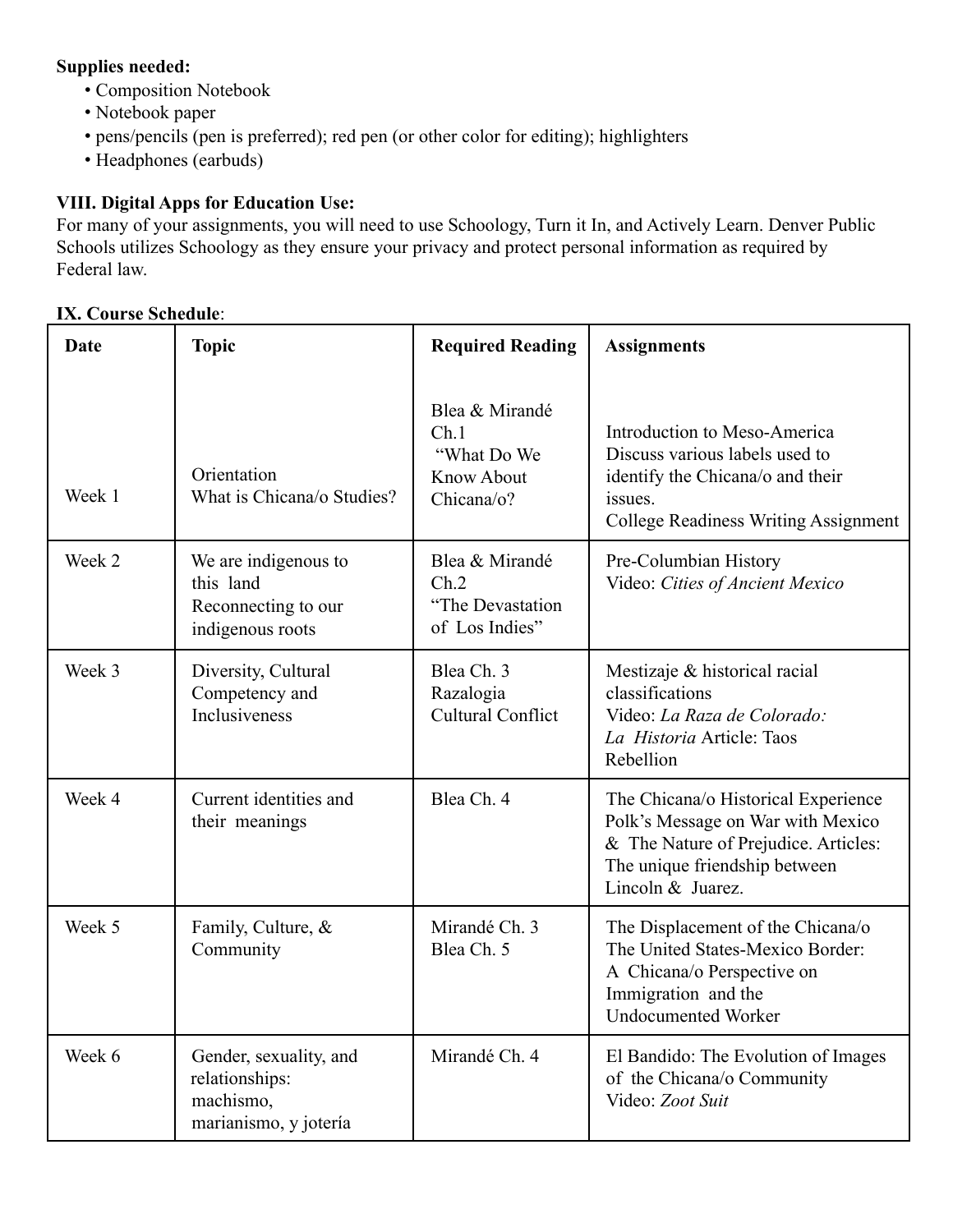| Week 7 | Family Roles/Cultural<br>Traditions | Mirandé Ch. 5<br>Blea Ch. 6 | Education: Problems, Issues,<br>and Alternatives<br>Review for Midterm<br>Video: Salt of the Earth |
|--------|-------------------------------------|-----------------------------|----------------------------------------------------------------------------------------------------|
| Week 8 | Midterm: Due $2/27/22$              |                             | Video: Walkout                                                                                     |

| Week 9  | Cesar Chavez & other<br>leaders                                                                                      | Mirandé Ch. 6<br>Blea: Ch. 7 | Menial Labor Today Research<br>& Presentations.<br>Video: Cesar Chavez's Last Fast                          |
|---------|----------------------------------------------------------------------------------------------------------------------|------------------------------|-------------------------------------------------------------------------------------------------------------|
| Week 10 | The Chicana/o<br>Movement and its<br>implications on<br>current issues and<br>concerns in the<br>Chicana/o community | Mirandé Ch.7<br>Blea Ch. 8   | <b>Cesar Chavez Celebration</b><br>La familia structure and its<br>connotations.<br>Video: Harvest of Shame |
| Week 11 | Visit to History Colorado:<br>El Movimiento                                                                          | Mirandé Ch. 8<br>Blea Ch. 10 | Read: I am Joaquin, Gonzalez<br>Visions article: Men vs. Women                                              |
| Week 12 | Liberation: Chicana/o<br>Style: Colonial Roots of<br>Feministas Chicana/o                                            | Mirandé Ch. 9                | The rise of the female activist in<br>the Modern Chicana/o<br>Movement                                      |
| Week 13 | <b>Theoretical Perspective</b><br>on the Intersection of<br>Gender, Class, and<br>Ethnicity                          | Blea Ch. 9<br>Mirandé Ch. 10 | Internal Colonial Model: The World<br>of Los Batos                                                          |
| Week 14 | Aztlan: The Chicana/o<br>Homeland                                                                                    | Anaya: Essays<br>on Aztlan   | Video: Symbols of Resistance                                                                                |
| Week 15 | Current Events and the<br>impact on the Chicana/o<br>community: Immigration<br>& DACA                                | NPR, Time & CNN              | <b>Immigration Reformation</b>                                                                              |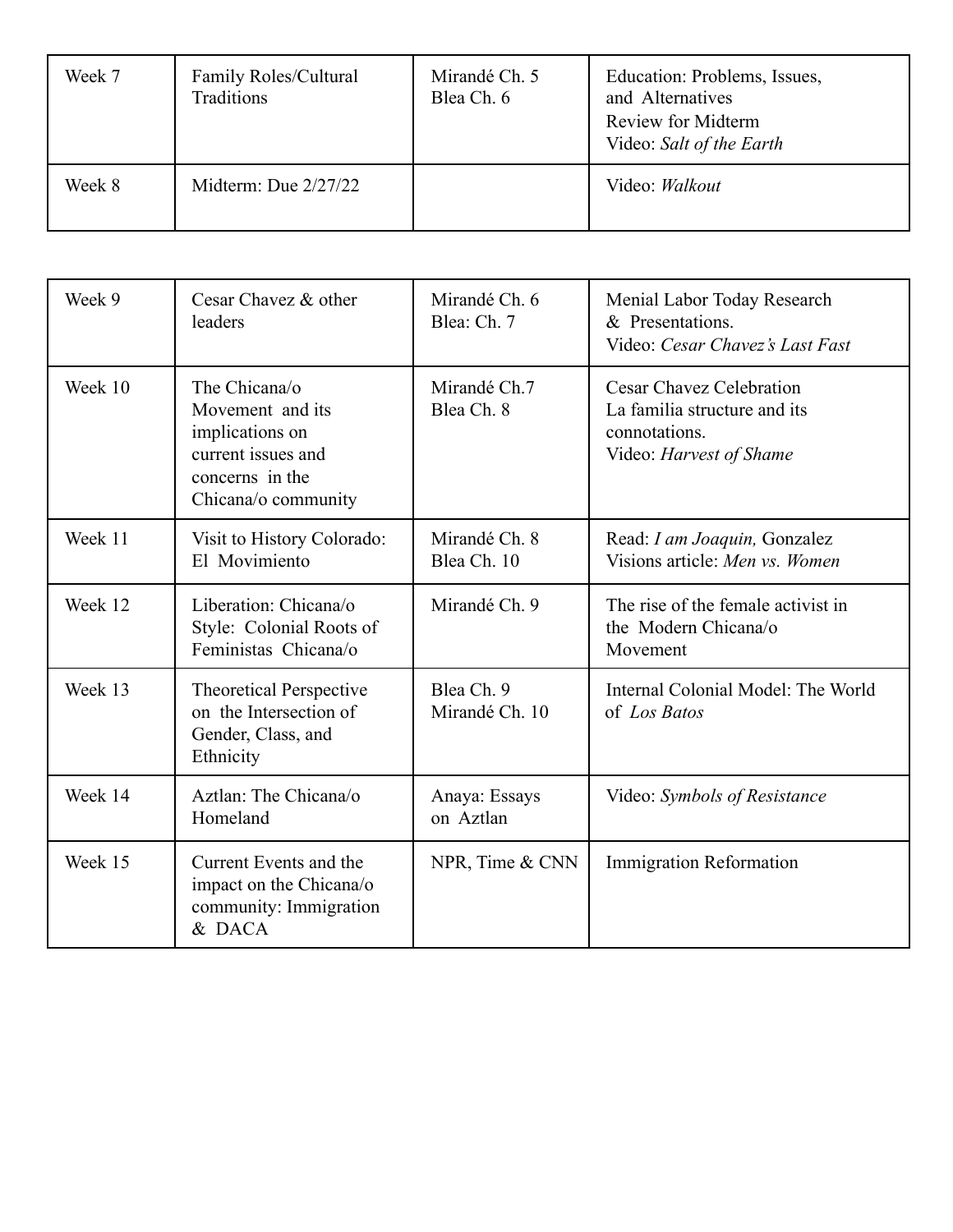| Week 16 | Final Exam: Due $5/8/22$ |  | Why have some Chicana/os<br>championed the rights of the<br>foreign-born? What implications<br>does this have for the major political<br>parties? What reaction do you have<br>to anti-immigrant rhetoric and why?<br>Write an argumentative essay in the<br>ACEIT CEIT format to address the<br>prompt using text evidence from the<br>course text, lecture notes, and<br>independent research. |
|---------|--------------------------|--|--------------------------------------------------------------------------------------------------------------------------------------------------------------------------------------------------------------------------------------------------------------------------------------------------------------------------------------------------------------------------------------------------|
|---------|--------------------------|--|--------------------------------------------------------------------------------------------------------------------------------------------------------------------------------------------------------------------------------------------------------------------------------------------------------------------------------------------------------------------------------------------------|

### **X. Basis for Final Grade**

Weekly Comprehension Questions 20 points (Process 30%) Weekly Film Reviews 20 points (Process 30%) Mid Term 100 points (Product 60%) Final 100 points (10%)

SCALE (points or  $\%$ )

94-100 A 90-93 A 87-89 B+ 84-86 B 80-83 B 77-79 C+ 74-76 C 70-73 C  $67-69$  D+ 64-66 D 60-63 D 0-59 F

 $\overline{\phantom{a}}$  , where  $\overline{\phantom{a}}$ 

### **COURSE PROCEDURES**

**XI. Course Policies Grades:** All homework, projects, written work, and tests are assigned a point value and placed in either the Process, Product, or Final Exam category. Each category is calculated at a different weight (Process 30%, Product 60%, Final Exam 10%) which then combines for a final grade in the course.

**Attendance Policy:** Regular daily class participation is essential for success. Absences from class participation, for medical conditions or family emergencies accompanied by a doctor's notes or similar documentation, may be excused and extensions may be granted. However, an *Incomplete* grade will only be given under DOCUMENTED extenuating circumstances and in accordance with CLAS policies.

**Late Arrivals:** If students are 5 minutes late they will be marked tardy and after 20 minutes they are to be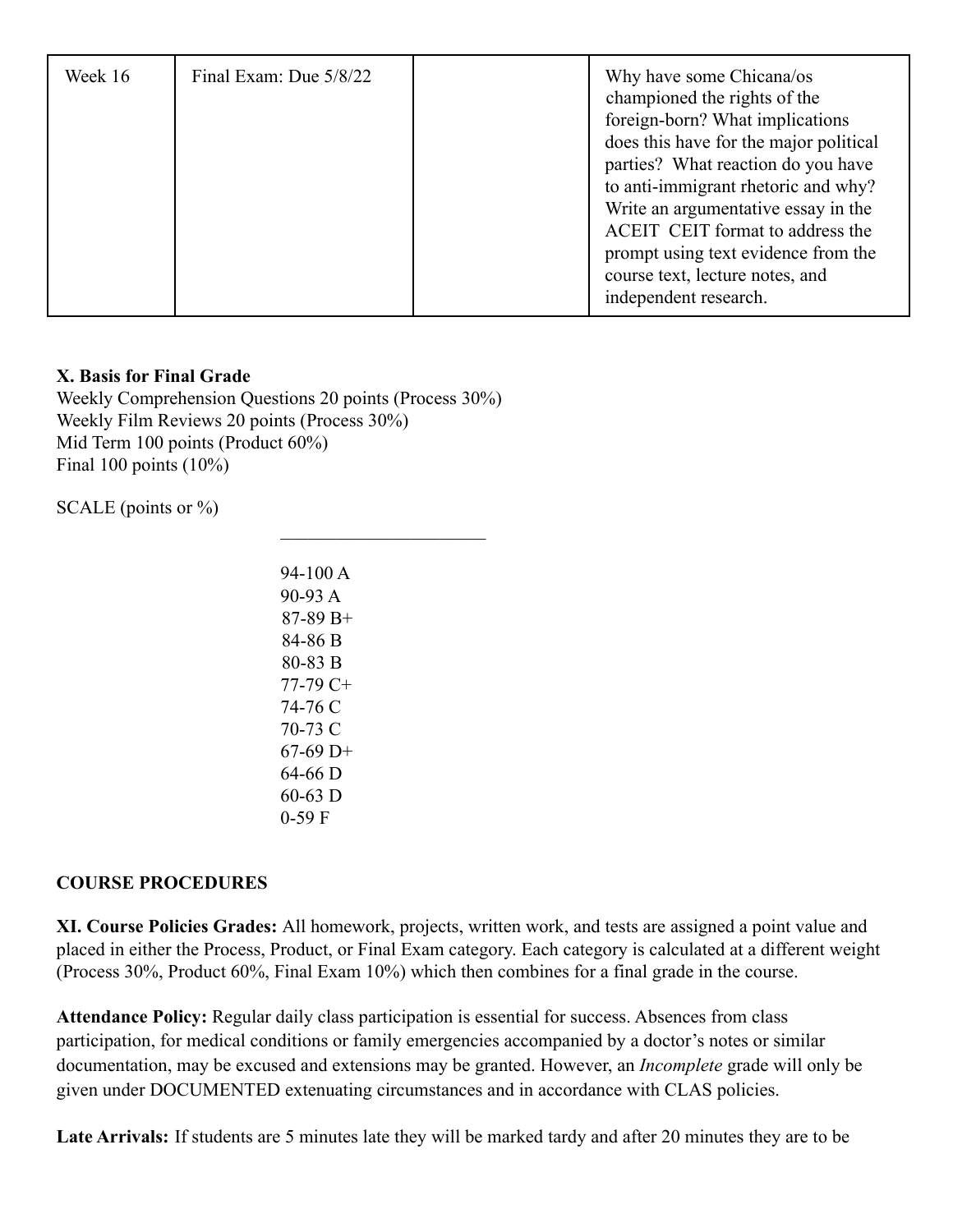marked absent.

**Religious Observances:** Students need to inform the attendance of conflicts between the normal class schedule and major religious observances in order to excuse their absence to observe a holy day of their religious faith.

**Late Work Policy:** Late assignments and papers are subject to a grade points penalty (10% per day late). Late assignments received more than 4 days late may earn no more than a minimum passing grade (60%). But some points are better than no points, so be sure to turn ALL assignments in, even if late. **No assignments will be accepted after 11:59 p.m. the Wednesday prior to finals week.**

**Extra Credit Policy:** There is only one extra credit assignment. If extra credit is granted, the additional points will be added to the "First Midterm" portion of the semester grade. You cannot earn higher than 100% on the "First Midterm" portion of the grade; any points over 100% are not counted.

**Rewrite/Resubmit Policy:** Only the formal Mid Term essay may be rewritten for a revised grade. Note that an alternate rubric will be used for the rewrite.

**Mandatory Office Hours:** Students with excused or unexcused missing work are expected to attend office hours after school.

**Tests/Quizzes:** When given, tests and quizzes are directly related to the content we are covering and are almost always announced at least one day in advance.

**Checking grades/progress:** Parents/guardians and students are strongly encouraged to monitor academic progress and grades. Infinite Campus is a computer-based grade, attendance, and behavior tracking system and is the easiest and most thorough resource for keeping up to date with grades.

**IMPORTANT NOTE:** the grade you receive in this course will be recorded on an official CU Denver transcript and will become a part of your permanent University of Colorado academic record. A grade below C could affect your admission to a CU or other campus. If you earn a grade of C- or lower and are later admitted to a CU campus, you will be on academic probation for the first semester of attendance and subject to University policies on satisfactory academic progress.

# **XII. DISABILITY ACCESS:**

The University of Colorado Denver is committed to providing reasonable accommodation and access to programs and services to persons with disabilities. Students with disabilities who want academic accommodations must register with Disability Resources and Services (DRS) in the Student Commons Building, Suite 2116 (Address: 1201 Larimer Street, Denver, CO 80217-3364; Phone: 303-315-3510; Fax: 303- 315-3515; Email: disabilityresources@ucdenver.edu). I will be happy to provide approved accommodations, once you provide me with a copy of DRS's letter.

*(If the student has been deemed eligible for accommodations by their high school, they will be issued a 504 plan. As the instructor, you may honor the school's evaluation and grant the student the recommended accommodations in the 504, or you may instruct the student to request the accommodations from the office of Disability Resources and Services, which will conduct an evaluation and determine if the student is eligible for accommodations and what those accommodations should be)*

### **XIII. Academic Honesty:**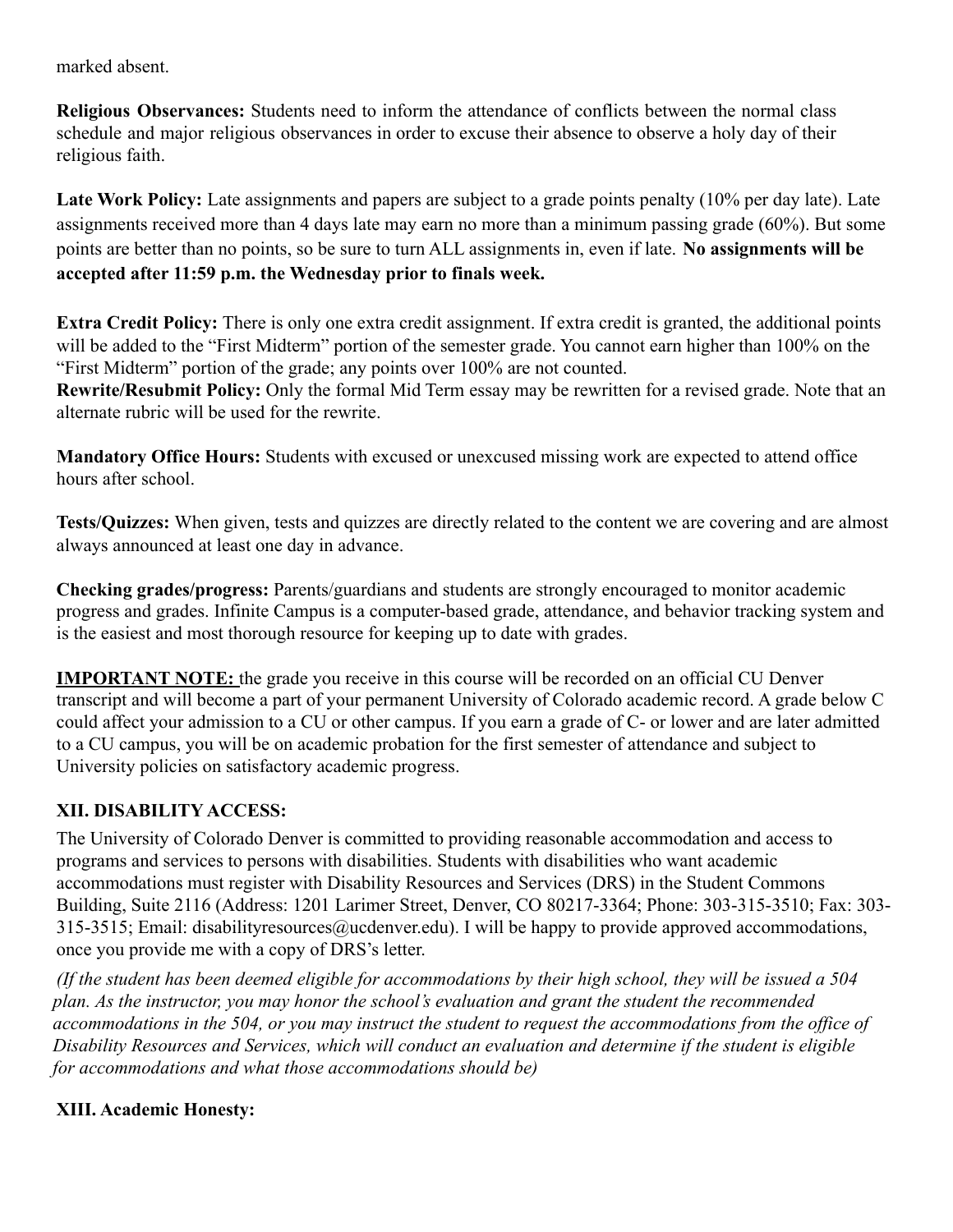**Student Code of Conduct**: Students are expected to know, understand, and comply with the ethical standards of the university, including rules against plagiarism, cheating, fabrication and falsification, multiple submissions, misuse of academic materials, and complicity in academic dishonesty. For suggestions on ways to avoid academic dishonesty, please see the Academic Honesty Handbook: http://www.ucdenver.edu/faculty\_staff/faculty/center-for-faculty

development/Documents/academic\_honesty.pdf

#### *You may also want to include specific statements regarding plagiarism, cheating, etc. For examples:*

Plagiarism is the use of another person's ideas or words without acknowledgment. The incorporation of another person's work into yours requires appropriate identification and acknowledgment. Examples of plagiarism when the source is not noted include word-for-word copying of another person's ideas or words; the "mosaic" (interspersing your own words here and there while, in essence, copying another's work); the paraphrase (the rewriting of another's work, while still using their basic ideas or theories); fabrication (inventing or counterfeiting sources); submission of another's work as your own; and neglecting quotation marks when including direct quotes, even on material that is otherwise acknowledged. Cheating involves the possession, communication, or use of information, materials, notes, study aids, or other devices and rubrics not specifically authorized by the course instructor in any academic exercise, or unauthorized communication with any other person during an academic exercise. Examples of cheating include: copying from another's work or receiving unauthorized assistance from another; using a calculator, computer, or the internet when its use has been precluded; collaborating with another or others without the consent of the instructor; submitting another's work as one's own.

Fabrication involves inventing or counterfeiting information—creating results not properly obtained through study or laboratory experiments. Falsification involves deliberate alteration or changing of results to suit one's needs in an experiment or academic exercise.

Multiple submissions involve submitting academic work in a current course when academic credit for the work was previously earned in another course when such submission is made without the current course instructor's authorization.

Misuse of academic materials includes theft/destruction of the library or reference materials or computer programs; theft/destruction of another student's notes or materials; unauthorized possession of another student's notes or materials; theft/destruction of examinations, papers, or assignments; unauthorized assistance in locating/using sources of information when forbidden or not authorized by the instructor; unauthorized possession, disposition, or use of examinations or answer keys; unauthorized alteration, forgery, fabrication, or falsification of academic records; unauthorized sale or purchase of examinations, papers, or assignments.

### **TurnItIn**

UC Denver and Thomas Jefferson High School have a license agreement with Turnitin.com, a service that helps detect plagiarism by comparing student papers with Turnitin's database and Internet sources. Students who take this course agree that all required papers may be submitted to Turnitin. While students retain copyright on their original course work, papers submitted to Turnitin do become part of Turnitin's reference database for the purposes of detecting plagiarism. Use of the Turnitin service is subject to the Terms and Conditions of Use posted on Turnitin's website at turnitin.com

#### **Dear Parents or Guardians,**

**I am very pleased to have your son or daughter in my class. I value getting to know all of my**